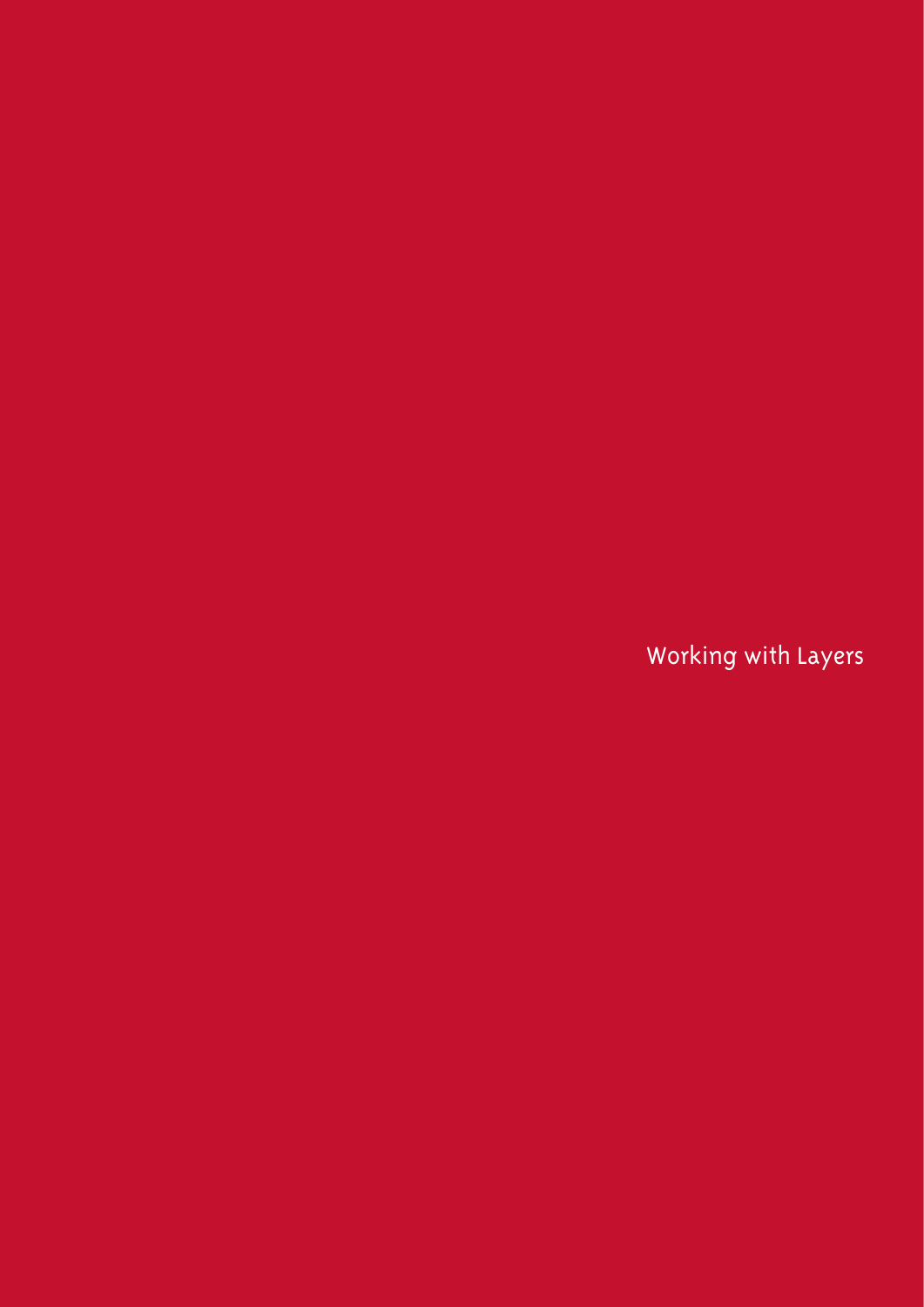# Working with Layers

The Layer Palette in VivaDesigner works in similar ways to the Layer Palettes in other well-known layout, illustration and photo editing programs, but offers additional and innovative features. The palette itself consists of two sections. The upper section displays the layers, each of which is displayed in a different color. The lower section displays all the objects on the working area that are stored on the current (selected) layer. The Layer Palette is only available in licensed editions of VivaDesigner and NOT in the Free Edition. The extensive functionality of the Layer Palette provides you with a large number of benefits when working with VivaDesigner. The functionality and some benefits are listed below:

# Layer Management

- Create an unlimited number of layers and give them individual names for greater clarity.
- Edit layers and assign personalized colors to them.
- Change the layer hierarchy at any time.
- Place text objects in different languages on different layers. This enables the storage of several languages in one document and avoids potential editing errors in the layout.
- Switch layers containing graphics, logos or images on or off to output different versions of the same document.
- Lock layers with a password so that the objects contained on them cannot be edited. This enables you to prevent another user from changing or deleting your work as he can only work on the layers that you have not locked.
- Make layers "non-printable" objects placed on these layers will not be output. This is particularly useful in designing packaging documents as you can put the punch outline on a non-printable layer.

# Object Management

- Arrange objects on different layers for improved object management (i.e. text on layer I, images on layer 2, logos on layer 3, etc.)
- Change the object hierarchy within a layer.
- Move objects from layer to layer. Move objects to a password-protected layer to prevent them from being edited.
- Delete objects from page using the object section of Layer Palette and the Context Menu.
- Keep run around functionality of objects on layers or switch this option off as required.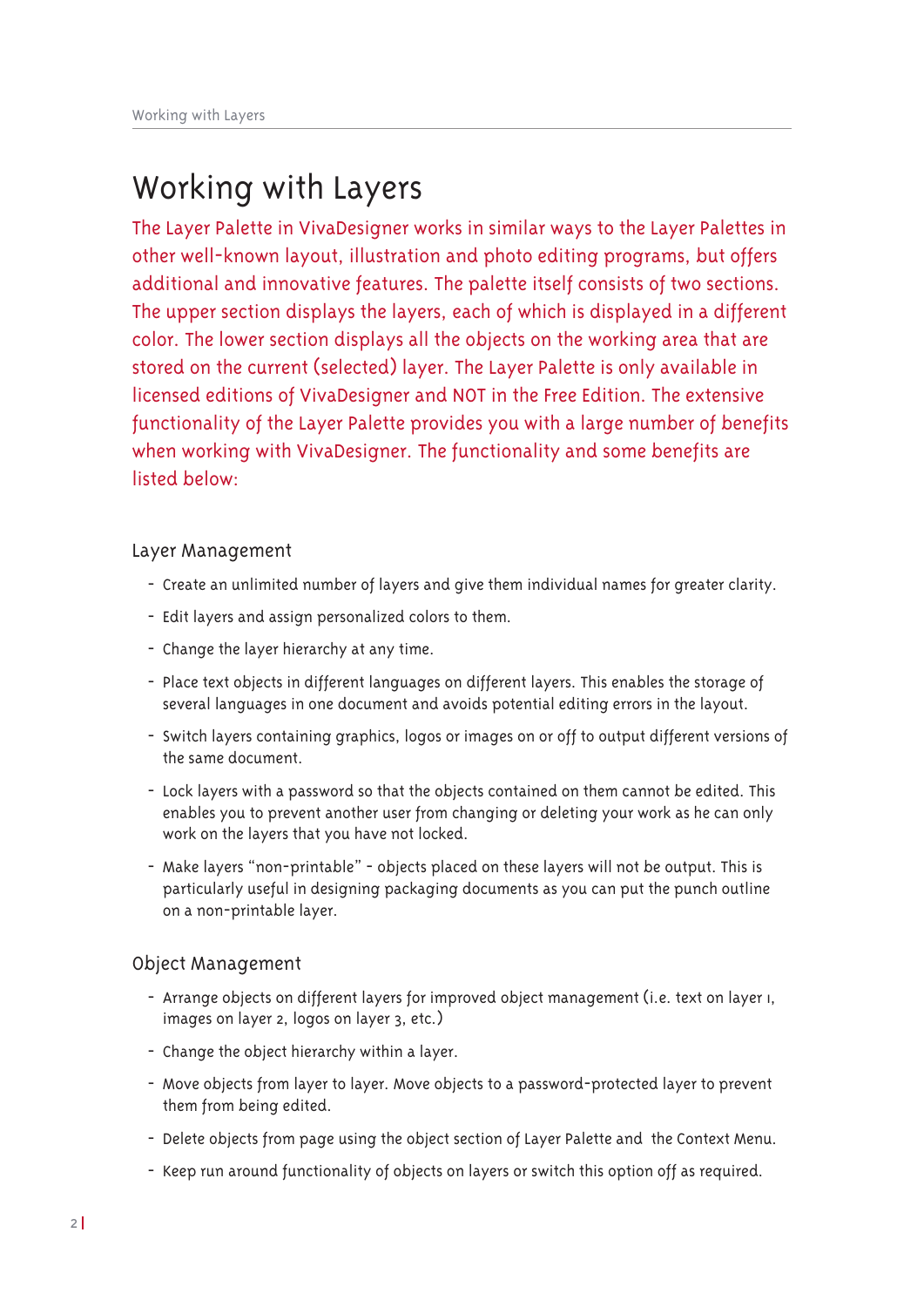# New Layers

Every new document always has Layer I as default.

#### **Create New Layer:**

- I. Move the mouse pointer to the upper section of the Layer Palette, which should already display the default Layer I with a light blue color. If the palette is not visible, select the option Layer Palette in the View menu.
- 2. Right click to open the Context Menu and choose the command New Layer.

The new layer will be created and displayed in a default color above the existing layer. At the same time the new layer is activated for the creation of new objects, which is shown by the pencil symbol on the right of the palette.

You can repeat the operation to create the number of new layers needed at any time. All new layers are created at the top of the list, on top of the existing layers.

# Remove Layers

Layers that are no longer needed may be removed very simply.

#### **Remove Layer:**

- I. Select the layer you wish to remove.
- 2. Right click to open the Context Menu and choose the command Remove Layer.
- 3. Confirm the action by clicking the Yes button in the Warning dialog.

# Manage Layers

### **Edit Lavers**

Once you have created your new layer, you can edit it with the Layer Options dialog.

#### **Edit Layer:**

- I. Select the layer you wish to edit.
- 2. Right click to open the Context Menu and choose the command Edit Layer.
- 3. Choose the options you need from the Layer Options dialog:
	- Give the Layer an individual name by entering it in the Name field.
	- Choose a different color by clicking the default color. The Select Color dialog opens to allow you to select a new color.
	- Click the checkbox Show Layer on or off. The eye symbol disappears from the Layer Palette when the layer is switched off, but it can be switched on again at any time.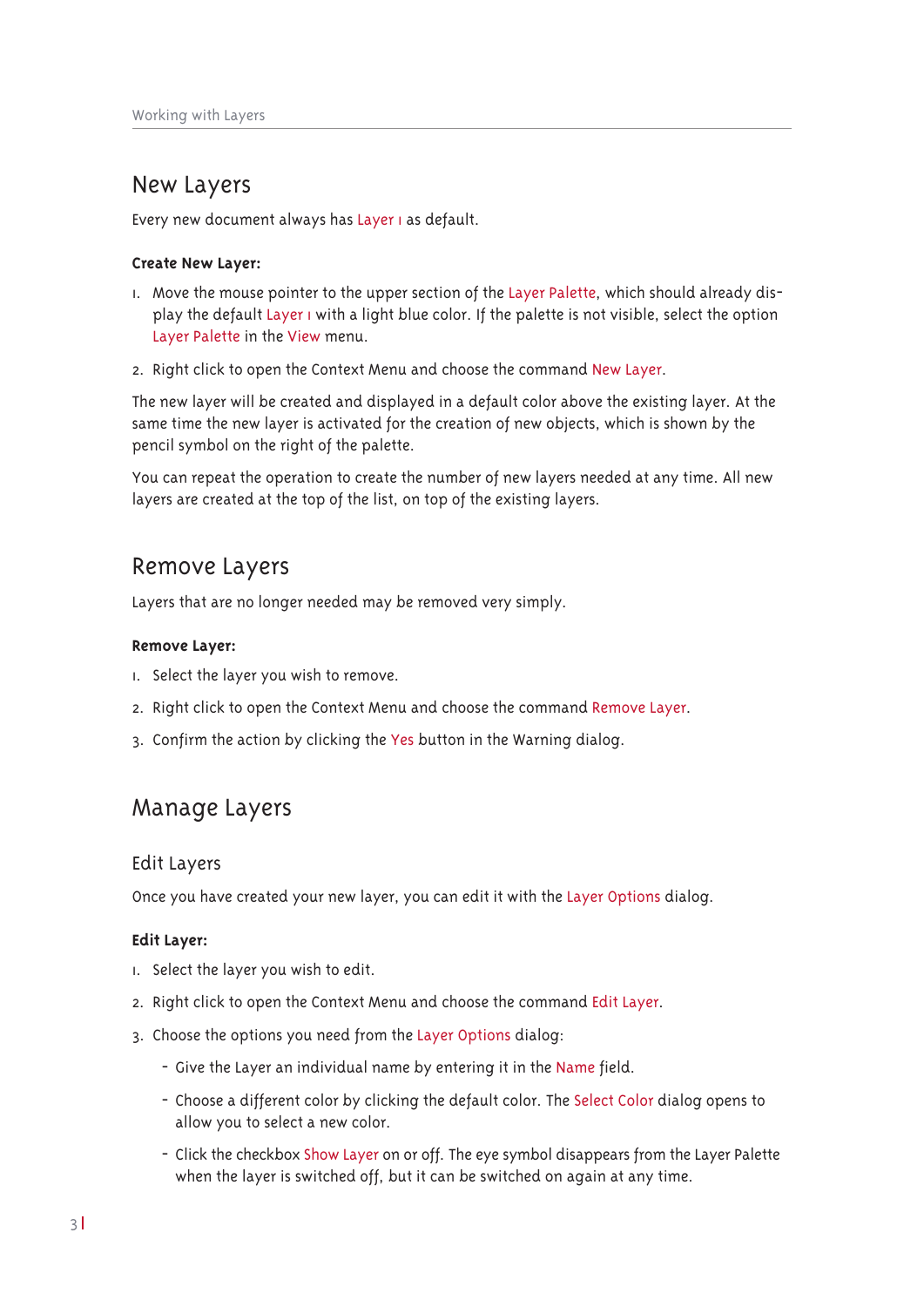- Click the checkbox Print Layer on or off according to requirements. The option Print Layer is activated as default. The layer will however ONLY be printed/output if the option Show Layer is also switched on.
- Click the checkbox Lock Layer to activate the function. If the layer is locked, no new objects may be created on it. You can however move objects from another layer to this layer, which locks their current position and makes them unselectable as long as the layer is locked.
- Click the checkbox Password Protection. Enter the password in both fields of the Define Password dialog. You can check it by activating the checkbox Make visible.
- The default option Keep Run Around is always activated in a new layer. If you do not need runaround effects for objects on the layer you have selected, you may switch this option off.

# Switch Layers on and off

If your document has a large number of layers (e.g. different languages, different graphics/ images for different markets, etc., you will want to switch off layers which you do not want to output. It is not necessary to edit the layer each time - just as with other applications that work with layers, you can switch the individual layers off by clicking the eye symbol on the left side of the Layer Palette. To switch the layer on again, click the left hand side of the palette on the point where the eye symbol should be.

# Layer Hierarchy

When structuring your document, you may realize that due to the layer hierarchy objects on one layer are covered by those of another layer. You can change the layer hierarchy in the Layer Palette quite easily.

#### Change Layer Hierarchy:

- I. Click on the color symbol of the layer you want to move.
- 2. With the mouse button held down, drag the layer to its new position and release the mouse button when the warning symbol disappears.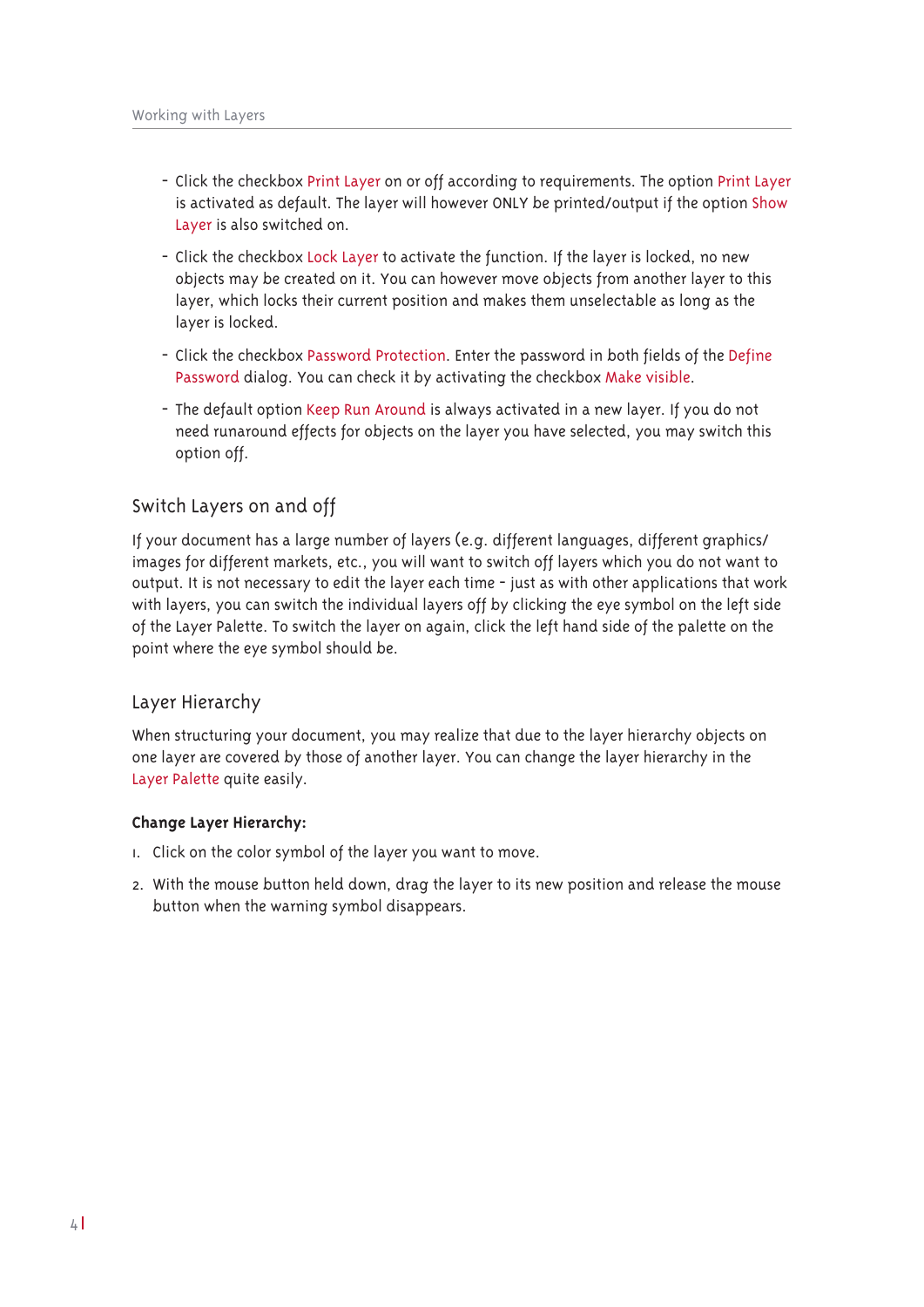# Manage Objects on Layers

You can now draw objects on the new layer. For further information on the creation of objects, please see the chapter Working with Objects.

#### Create an object on the new layer:

- I. Ensure that the required layer is active for creating objects:
	- Click the right hand side of the Layer Palette to select the layer. The pencil symbol will be displayed for the selected layer.
- 2. Create an object of your choice, for example a rectangular text object. You will see that the sizing handles and the virtual frame are displayed in the color of the layer. At the same time the object will be displayed in the object section of the Layer Palette with the appropriate object symbol, the name (e.g. Rectangular Text Object) and a colored square showing the color applied to the layer.

An object may be moved to another layer at any time.

#### Move the object to Layer I:

- I. Choose one of the following options:
	- Click the color symbol of the layer with the object you want to select. The layer will be selected and highlighted. Select the required object in the object section of the Layer Palette. Hold down the mouse button and drag the object to Layer I.
	- Select the object on the page using the methods described in the chapter Working with Objects. Click the object symbol in the object section of the Layer Palette. Hold down the mouse button and drag the object to Layer I.

The second option is quite useful if you already have a lot of objects on the page, as then the selected object will be marked in the object section of the Layer Palette.

The object is moved to Layer I and the color of its sizing handles and virtual frame changes accordingly. Switching to Layer I displays the object in the object section of the Layer Palette with the appropriate color symbol.

# Duplicating, Copying and Pasting Objects on Layers

Objects are duplicated using the command Duplicate as described in the chapter Working with Objects. The duplicates are placed on the same layer as the original and may be moved to other layers as described above. You can also copy or cut an object from one layer and paste to the active layer without changing layers.

### Copy an object and paste to the active layer:

- I. Ensure that the layer to which you want to paste the copied object is selected and that the pencil symbol is displayed in the Layer Palette.
- 2. Select the object on the page that you want to copy. The layer on which the object is placed and the object itself will be shown in the appropriate sections of the Layer Palette.
- 3. Use the Copy command to copy the object.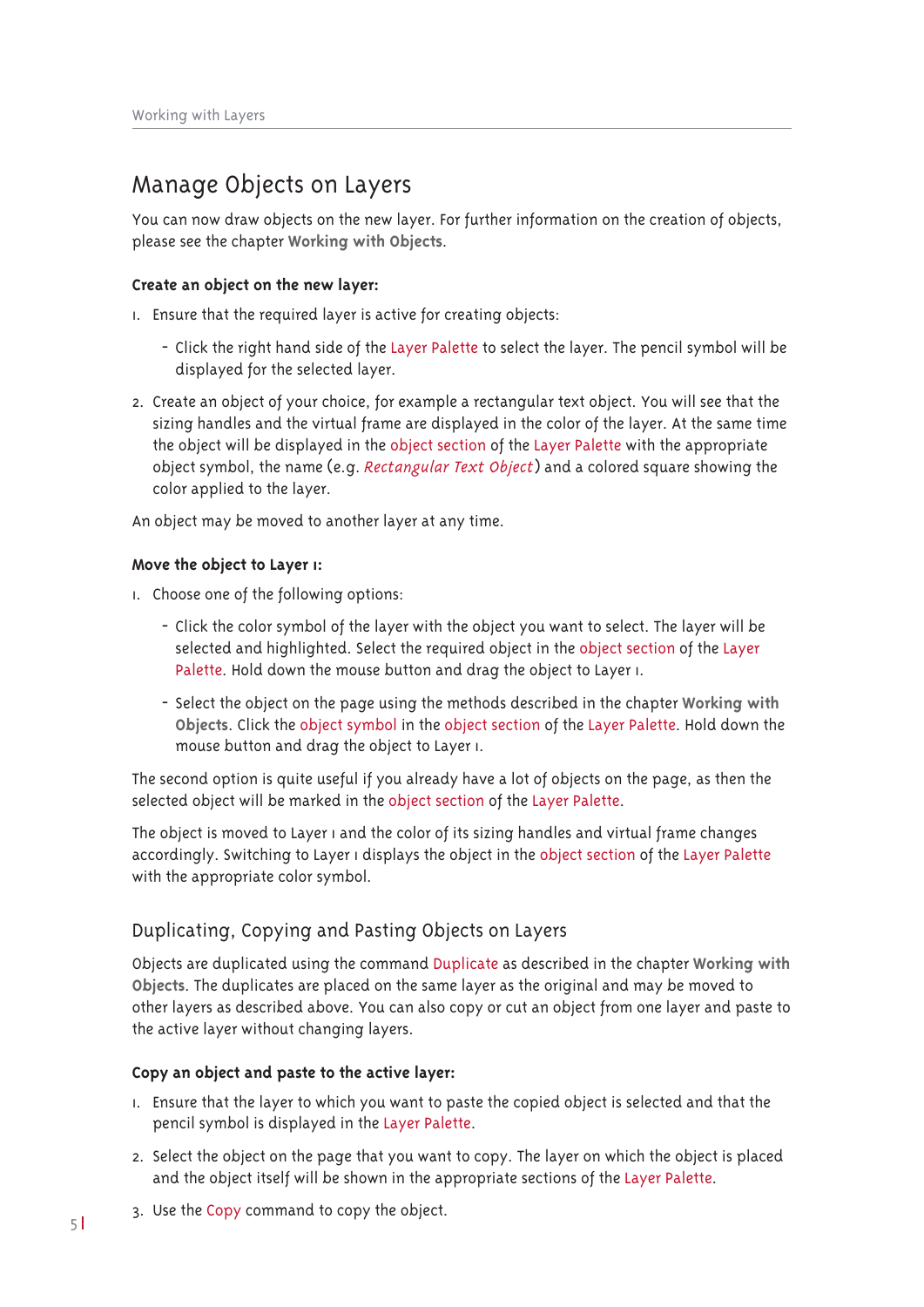4. Without making any other changes, use the Paste command to paste the object to the active laver.

#### Cut an object and paste to the active layer:

- I. Ensure that the layer to which you want to paste the cut object is selected and that the pencil symbol is displayed in the Layer Palette.
- 2. Select the object you want to cut from the layer. The layer on which the object is placed and the object itself will be shown in the appropriate sections of the Laver Palette.
- 3. Use the Cut command to cut the object.
- L. Use the Paste command to paste the object to the active layer.

After you have practiced for a while you may find that you now have a large number of objects on your document page that you do not want or need.

#### Remove an individual object:

- 1. Select the object.
- 2. Delete the object:
	- Delete the object using the Del key or the Backspace key in the usual way.
	- Select the object in the object section of the Layer Palette. Right click and choose the command Remove Object(s) from the Context Menu.

#### Remove several objects from two or more layers:

- 1. Select the objects to be removed. The layers on which the objects are placed will be selected and ALL the objects on those layers will be displayed in the object section of the Layer Palette with the selected objects highlighted.
- 2. Delete the objects:
	- Delete the objects using the Del key or the Backspace key in the usual way.
	- Move the mouse pointer over one of the objects in the object section of the Layer Palette. Right click and choose the command Remove Object(s).
	- Create a new layer, move the relevant objects to it and delete the layer.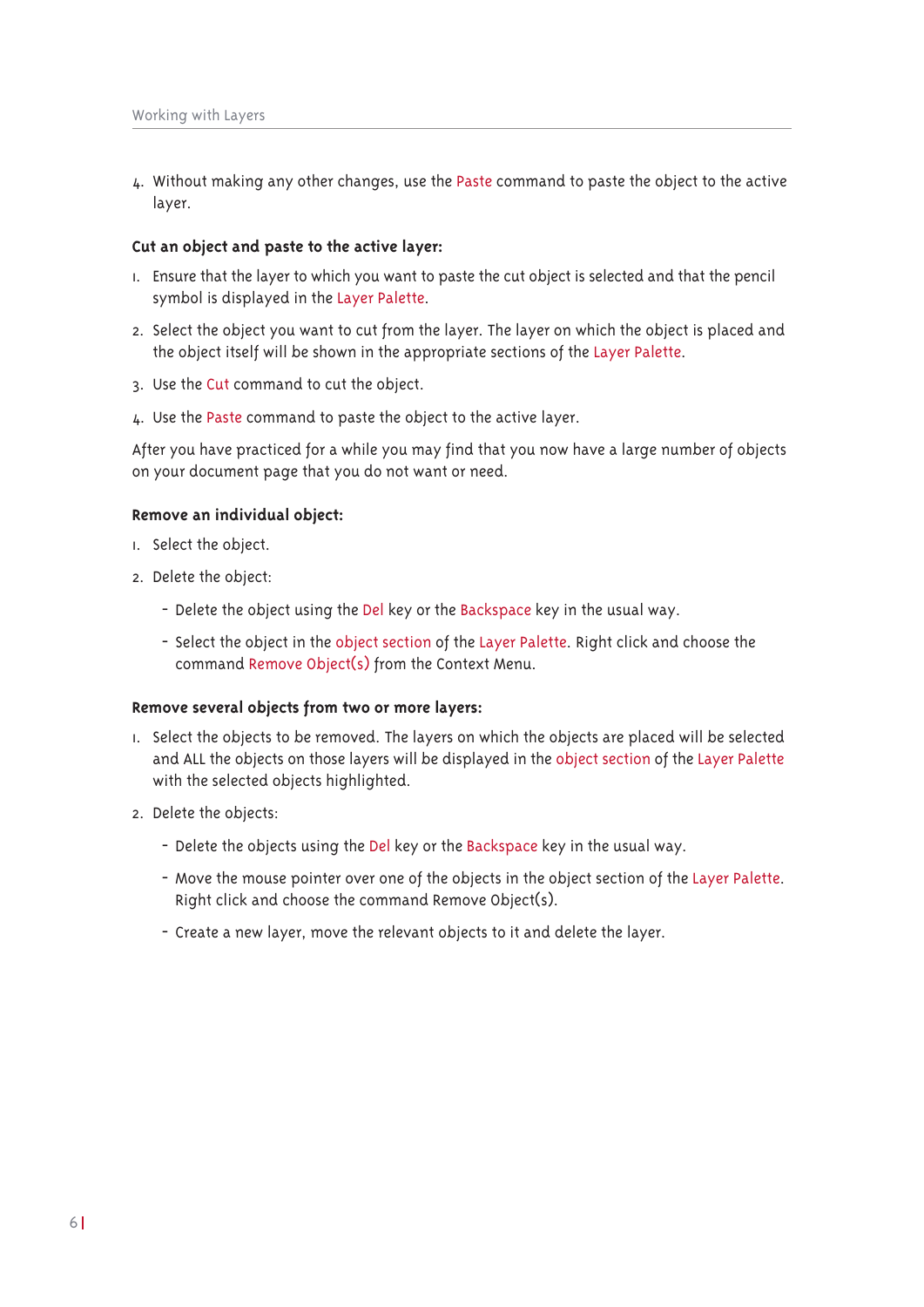### Naming objects on layers

You have already learned that layers may be given individual names to achieve greater clarity in complex documents. All objects have default names which are translated into the program interface language, insofar as such translations are known. With text objects, as soon as some text is typed, the standard object name will be replaced by the first (maximum) 32 characters of the text. If a picture object contains a picture, the standard object name will be replaced by the picture file name. If the picture file name or the 32 characters of cryptic text do not achieve the required clarity, you can name the picture or text objects in the Layer Palette according to preference.

#### Name objects on layers:

- 1. Select the object in question and click the name of the object in the object section of the Layer Palette.
- 2. Rename the object by marking the existing name and typing a new one.
- 3. Click elsewhere to confirm your new definition.

### Grouping Objects on Layers

All the principles explained about grouping objects in the chapter Working with Objects apply, but when working with layers the following additional points must be noted:

- The new group will be created on the active layer shown with the pencil symbol in the Layer Palette. The group can then be moved to another layer if required.
- The new group will be displayed in the object section of the Layer Palette with the default name Group, which may also be changed if required.
- The new group is shown with a plus sign  $(+)$  before it. Clicking the plus sign enables you to open the group to see which objects it contains.
- The command Ungroup leaves the objects on the same layer. They may then be moved to other layers if required.
- You can repeat the grouping operation to bring further objects or groups into your new group.
- You can completely remove/delete objects in a group.

### Managing and editing grouped objects on layers

In the Laver Palette you can also select objects belonging to a group, and change their graphic attributes using the Module Palette, ALTHOUGH the Group Mode is activated in the Object menu. We will demonstrate this functionality with a simple exercise.

#### Changing attribute of a grouped object:

- I. Create 2 Graphic objects: a square and a circle.
- 2. Group the objects.
- 3. Open the group with a click on the Plus sign in the object section of the Layer Palette.